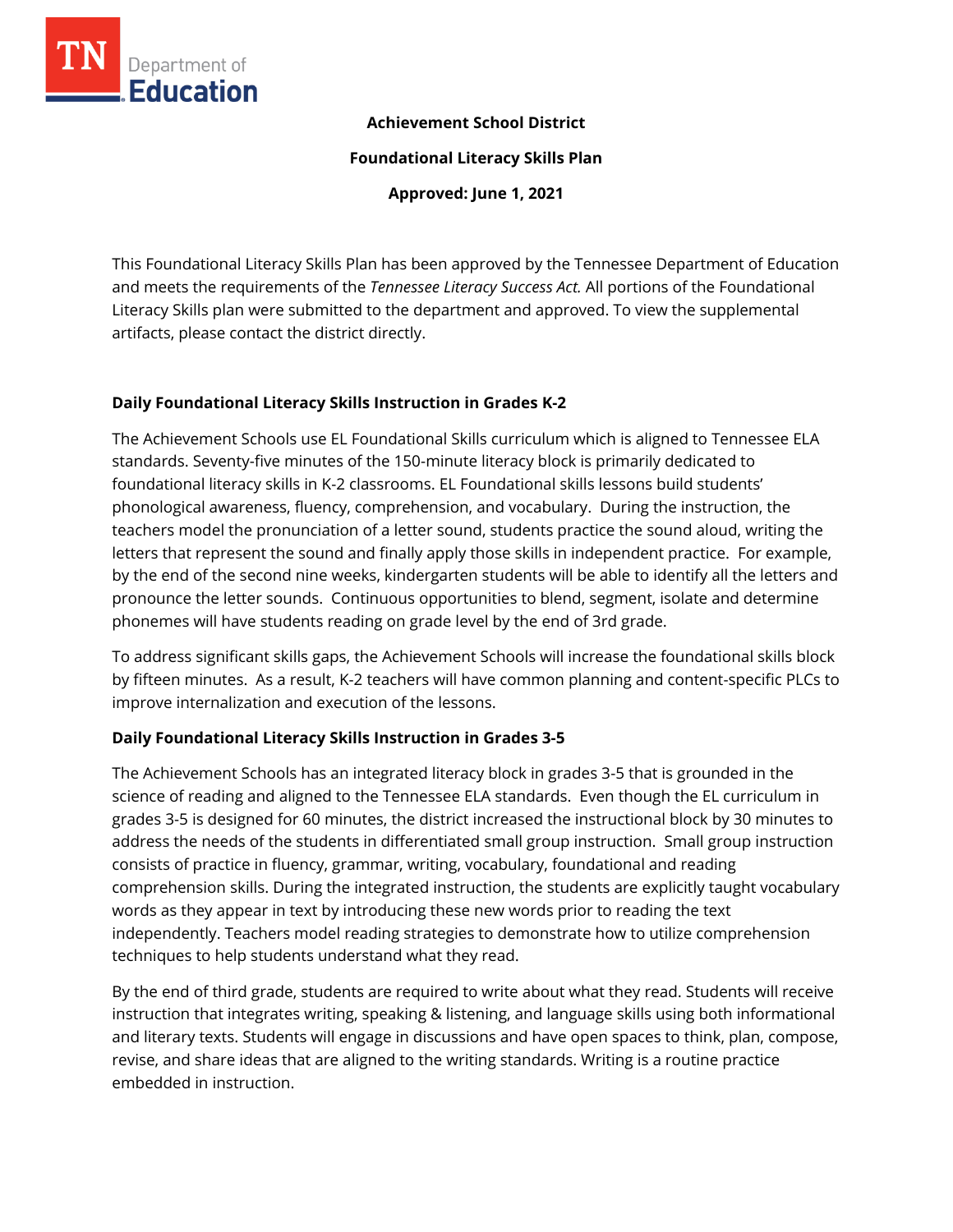Department of Education

For example, in Grade 3 Module 1 Unit 1 Overcoming Learning Challenges, students learn how to consider pace, volume, tone, and expression when reading fluency passages. They also identify affixes to determine meaning of words from the text and engage in language dives to help with sentence structure building comprehension and writing skills.

Teachers in grades 3-5 will have common planning and content-specific PLCs to improve internalization and execution of the lessons.

### **Approved Instructional Materials for Grades K-2**

Open Up - K-5 Expeditionary Learning

# **Approved Instructional Materials for Grades 3-5**

Open Up - K-5 Expeditionary Learning

# **Universal Reading Screener for Grades K-5. This screener complies with RTI<sup>2</sup>and Say Dyslexia requirements.**

The Achievement Schools universal reading screener is Easy CBM. This screener adheres to the guidelines of the established RTI2 framework and Say Dyslexia requirements. It is used to assess K-5 reading in the fall, winter, and spring.

The Achievement Schools administer a universal screener, EasyCBM, to students three times a year. The initial screener given in the Fall is used to classify students as Tier II/Tier III, based on their deficiencies in reading. Additionally, each school team (i.e., principal, school level RTI2 coordinator, general ed teachers and special ed teachers) will administer ongoing diagnostic, and classroom based instructional reading assessments to monitor student progress and plan appropriate instruction and/or intervention for every student identified as at risk or having a significant reading deficiency. Students are also screened using additional survey level assessments to determine if they have characteristics of dyslexia. If a student is identified as dyslexic more intensive intervention as outlined in the Say Dyslexia Law is prescribed.

# **Intervention Structure and Supports**

The Achievement Schools uses Lexia, System 44, and i-Ready for intervention. EasyCBM is used to determine if students are making adequate progress. Data team meetings are held every 21 days to review progress and make decisions regarding students' placement in intervention. As a result, students can move between tiers, progress to enrichment, or the S-Team process can be initiated. An updated list is emailed to all teachers and changes are implemented the following week.

Throughout the process, all students continue to receive explicit and systematic instruction using the high-quality grade-level core curriculum, EL (Tier I). Students scoring below the benchmark guidelines during any screening period are immediately given a diagnostic assessment to determine instructional grouping and intervention. Our adopted EL curriculum contains assessment, enrichment, and remediation materials in which teachers can find small group activities to tailor to the needs of the intervention groups. Data is consistently used and closely monitored to drive the frequency, intensity, and duration of intervention services.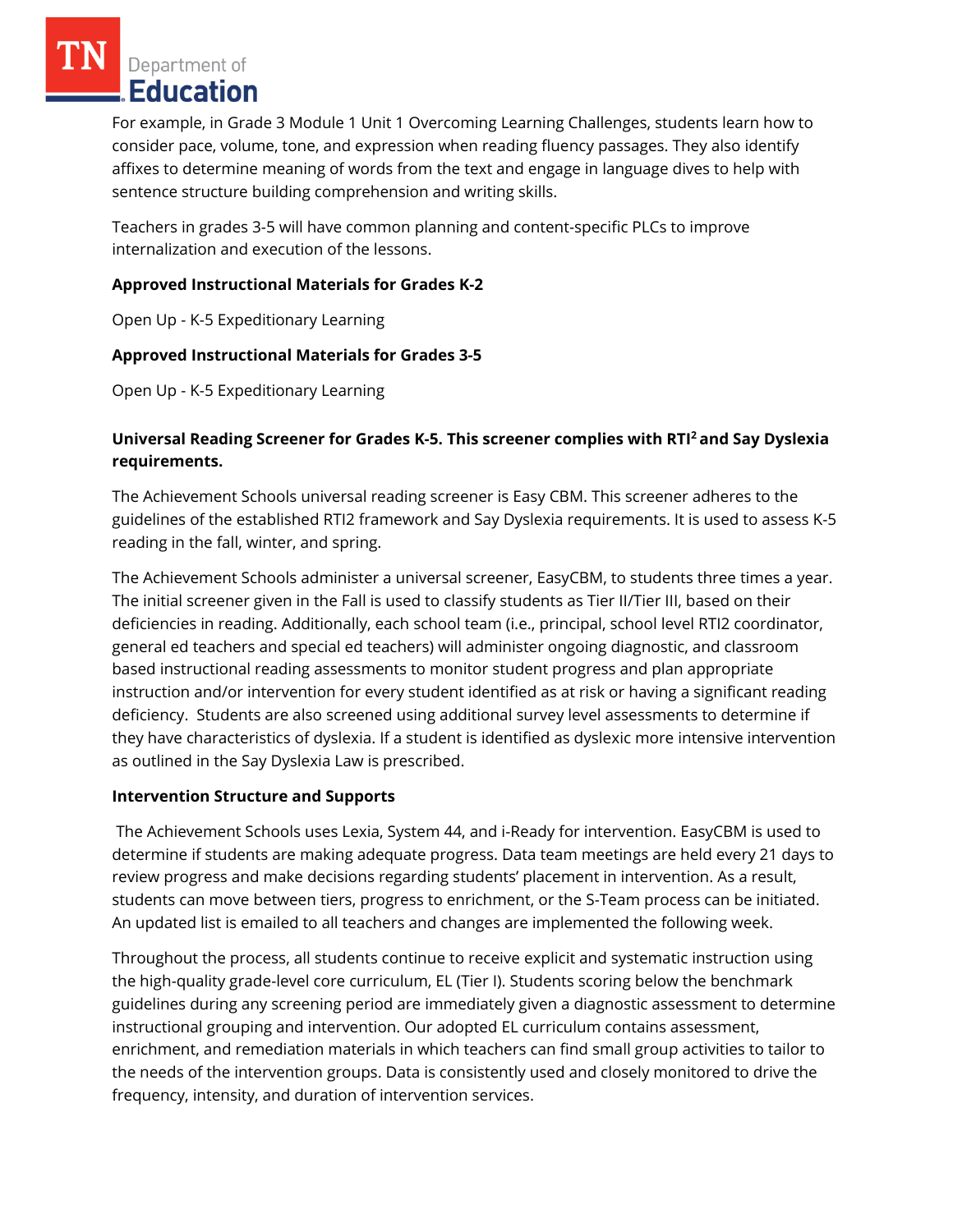Department of Education

Since intervention is scheduled throughout the day in 45-minute blocks for grades K-5, Tier II students receive explicit face-to-face instruction daily from their teachers to address identified skill gaps in small group rotations along with one or more of the aforementioned computer-based interventions. Tier II students are progress monitored biweekly. In addition to small group support, Tier III students are pulled 2-3 times per week to receive individualized face-to-face support from an experienced reading interventionist to address their greatest deficits. Tier III students are progress monitored weekly. During Tier II/Tier III Intervention, students receive focused, small group and individualized support in the areas of morpheme awareness, phonemic awareness, fluency, grammar, writing, vocabulary, foundational and language and/or reading comprehension skills using research-based materials and strategies to improve their specific reading deficiencies. For example, students struggling with comprehension may read a variety of real-world source texts to answer scaffolded questions that build students' confidence with grade-level vocabulary as they develop important critical thinking and analytical skills related to the knowledge building unit being covered in Tier I instruction.

## **Parent Notification Plan/Home Literacy Reports**

The Achievement Schools will notify parents in grades K-5 if their child is "at-risk" for or has a significant reading deficiency (as evidenced by students scoring in the 0-25th percentile) immediately after the district's schools complete the fall universal screening and after each benchmark. The notification is sent in parent-friendly language that provides a clear explanation of students' scores and skill gaps with the extent of student needs. The parents are informed of the interventions the students will receive and the amount of time each day the student will receive services. This is coupled with a description of the importance of reading proficiently by the end of 3rd grade. The Achievement Schools will clearly define how students are assessed and what a "significant reading deficiency" means.

Parents will be routinely notified of their child's progress, or lack of progress, after routine data team meetings. In the parent notifications/communication, data teams will note any changes being made if the child is not showing sufficient progress as evidenced by progress monitoring and universal screening data as well as recommended activities (free and available resources) that will support students in deficit (activities are not tailored by child but tailored by skill deficit generally). These communications will go out to parents with students in grades K-3 three times annually and are shared in grades 4 and 5 annually. Additionally, the ELA curriculum contains parent letters in the younger grades that outline the foundational skills and knowledge domains for the coming week that will inform and prepare parents to work with the child. Families can better understand how to support their student(s) through questions about their texts and through an awareness of what foundational skills their child(ren) are learning.

#### **Professional Development Plan**

The Professional Development offerings for K-5 teachers will be a combination of the state's free and optional Reading 360 Early Literacy Training series and district provided foundational skills training.